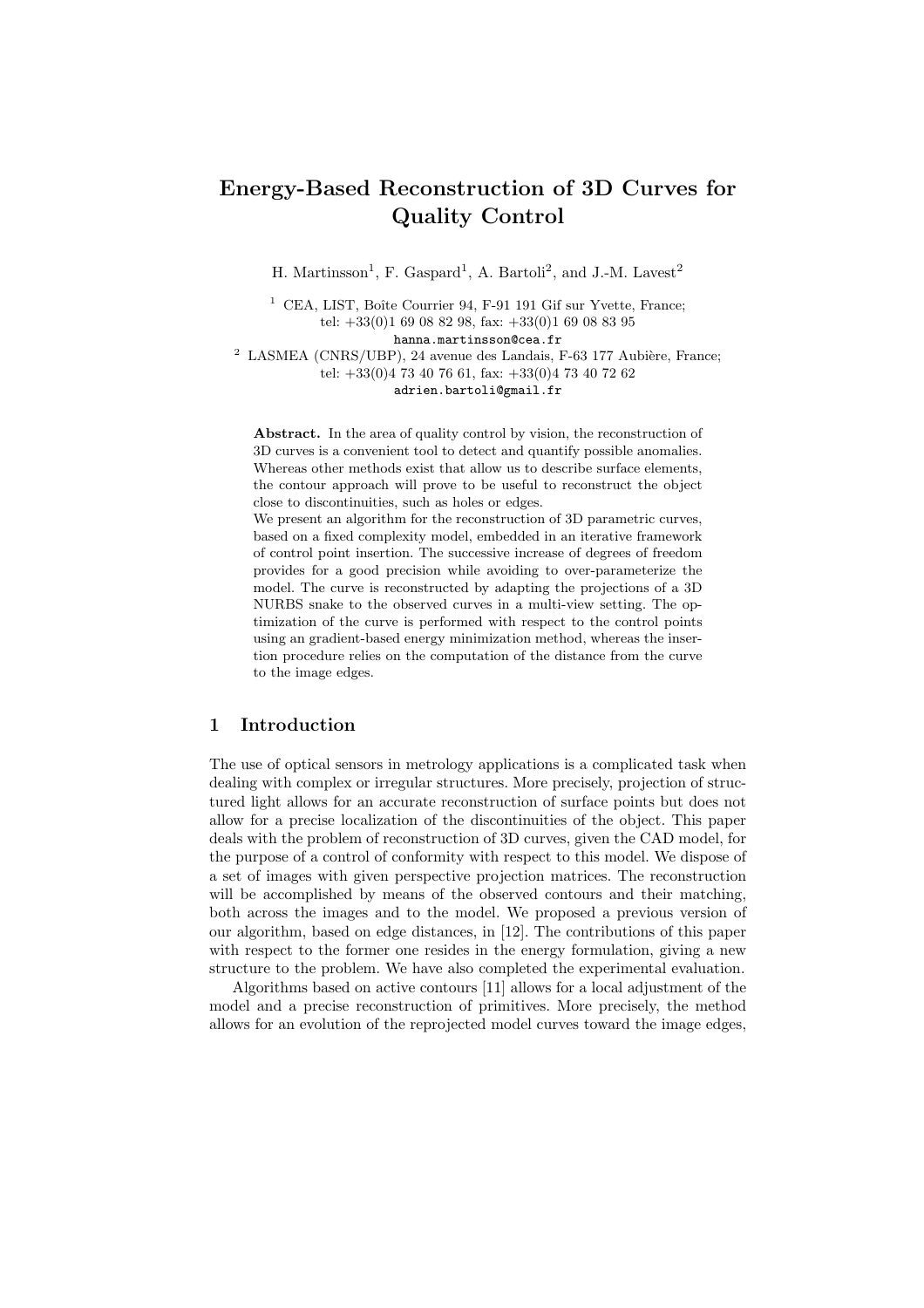thus to minimize the distance in the images between the predicted curves and the observed edges.

The parameterization of the curves as well as the optimization algorithms we use must yield an estimate that meets the requirements of accuracy and robustness necessary to perform a control of conformity. We have chosen to use NURBS curves [14], a powerful mathematical tool that is also widely used in industrial applications.

In order to ensure stability, any method used ought to be robust to erroneous data, namely the primitives extracted from the images, since images of metallic objects incorporate numerous false edges due to reflections.

Although initially defined for ordered point clouds, active contours have been adapted to parametric curves. Cham and Cipolla propose a method based on affine epipolar geometry [4] that reconstructs a parametric curve in a canonical frame using stereo vision. The result is two coupled snakes, but without directly expressing the 3D points. In [19], Xiao and Li deal with the problem of reconstruction of 3D curves from two images. However, the NURBS curves are approximated by B-splines, which makes the problem linear, at the expense of loosing projective invariance. The reconstruction is based on a matching process using epipolar geometry followed by triangulation. The estimation of the curves is performed independently in the two images, that is, there is no interactivity between the 2D observations and the 3D curve in the optimization. Kahl and August introduce in [10] a coupling between matching and reconstruction, based on an a priori known distribution of the curves and on an image formation model. The curves are expressed as B-splines and the optimization is done using gradient descent.

Other problems related to the estimation of parametric structures have come up in the area of surfaces. In [18], Siddiqui and Sclaroff present a method to reconstruct rational B-spline surfaces. Point correspondences are supposed given. In a first step, B-spline surface patches are estimated in each view, then the surface in 3D, together with the projection matrices, are computed using factorization. Finally, the surface and the projection matrices are refined iteratively by minimizing the 2D residual error. So as to avoid problems due to over-parameterization, the number of control points is limited initially, to be increased later on in a hierarchical process by control point insertion.

In the field of medical imaging, energy minimization methods have been developed to reconstruct 3D curves in a stereo setting. Sbert and Solé reconstruct in [16] a 3D curve using an energy based evolution method. The associated PDE of the energy functional, derived by the Euler-Lagrange formulation, is solved using a level-set approach. In [3], Canero et al. define in a force field by reprojecting external image forces, given by the distance to the edges. A 3D curve is then reconstructed via the evolution of an active contour, guided by the force field.

In the case of 2D curve estimation, other aspects of the problem are addressed. Cham and Cipolla adjust a spline curve to fit an image contour [5]. Control points are inserted iteratively using a new method called PERM (poten-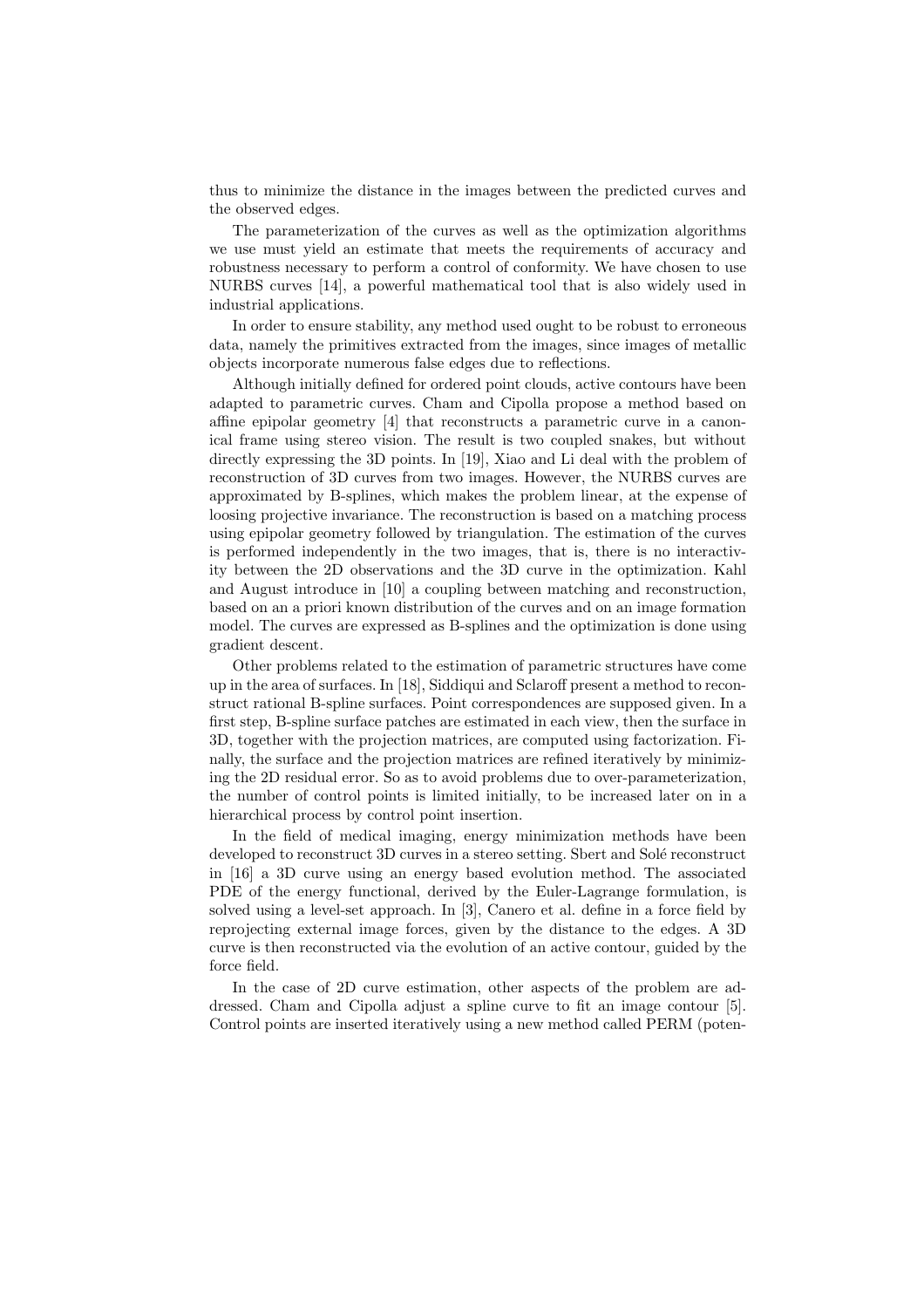tial for energy-reduction maximization). An MDL (minimal description length [9]) strategy is used to define a stopping criterion. In order to update the curve, the actual curve is sampled and a line-search is performed in the image to localize the target shape. The optimization is performed by gradient descent. Brigger et al. present in [2] a B-spline snake method without internal energy, due to the intrinsic regularity of B-spline curves. The optimization is done on the knot points rather than on the control points, which allows the formulation of a system of equations that can be solved by digital filtering. So as to increase numerical stability, the method is embedded in a multi-resolution framework. In [8], Figueiredo et al. address the problem from a statistical point of view, proposing a completely automatic contour estimator, in the sense that no parameter need to be adjusted by the user. Supposing a uniform distribution of the knot points, the B-spline curve that approximates a given set of contour points at best, in the least squares sense, is given by a linear system depending only on the number of control points. This number is fixed in advance using an MDL criterion. Meegama and Rajapakse introduce in [13] an adaptive procedure for control point insertion and deletion, based on the euclidean distance between consecutive control points and on the curvature of the NURBS curve. Local control is ensured by adjustment of the weights. The control points evolve in each iteration in a small neighborhood  $(3 \times 3$  pixels). Yang et al. use a distance field computed a priori with the fast marching method in order to adjust a B-spline snake [20]. Control points are added in the segment presenting a large estimation error, due to a degree of freedom insufficient for a good fit of the curve. The procedure is repeated until the error is lower than a fixed threshold. Redundant control points are then removed, as long as the error remains lower than the threshold.

### 2 Problem Formulation

Given a set of images of an object, together with its CAD model, our goal is to reconstruct in 3D the curves observed in the images. The reconstruction is performed by minimizing an energy functional. In order to obtain a 3D curve that meets our requirements regarding regularity, rather than reconstructing a point cloud, we estimate a NURBS curve. Since the regularity aspects are thereby taken care of, the energy functional is defined solely based on image data. The minimization problem is formulated for a set of  $M$  images and  $N$  sample points by

$$
\mathbf{C}(\mathcal{P}) = \underset{\mathcal{P}}{\arg\min} \sum_{i=0}^{M-1} \sum_{j=0}^{N-1} E(T_i(\mathbf{C}(\mathcal{P}, t_j))), \qquad (1)
$$

where  $E$  is the external energy functional,  $T_i$  is the projective operator for image  $i$  and  $\mathcal P$  is the set of control points.

Our choice to use NURBS curves is justified by several reasons. First, NURBS curves have interesting geometrical properties, namely concerning regularity and continuity. An important geometrical property that will be of particular interest is the invariance under projective transformations.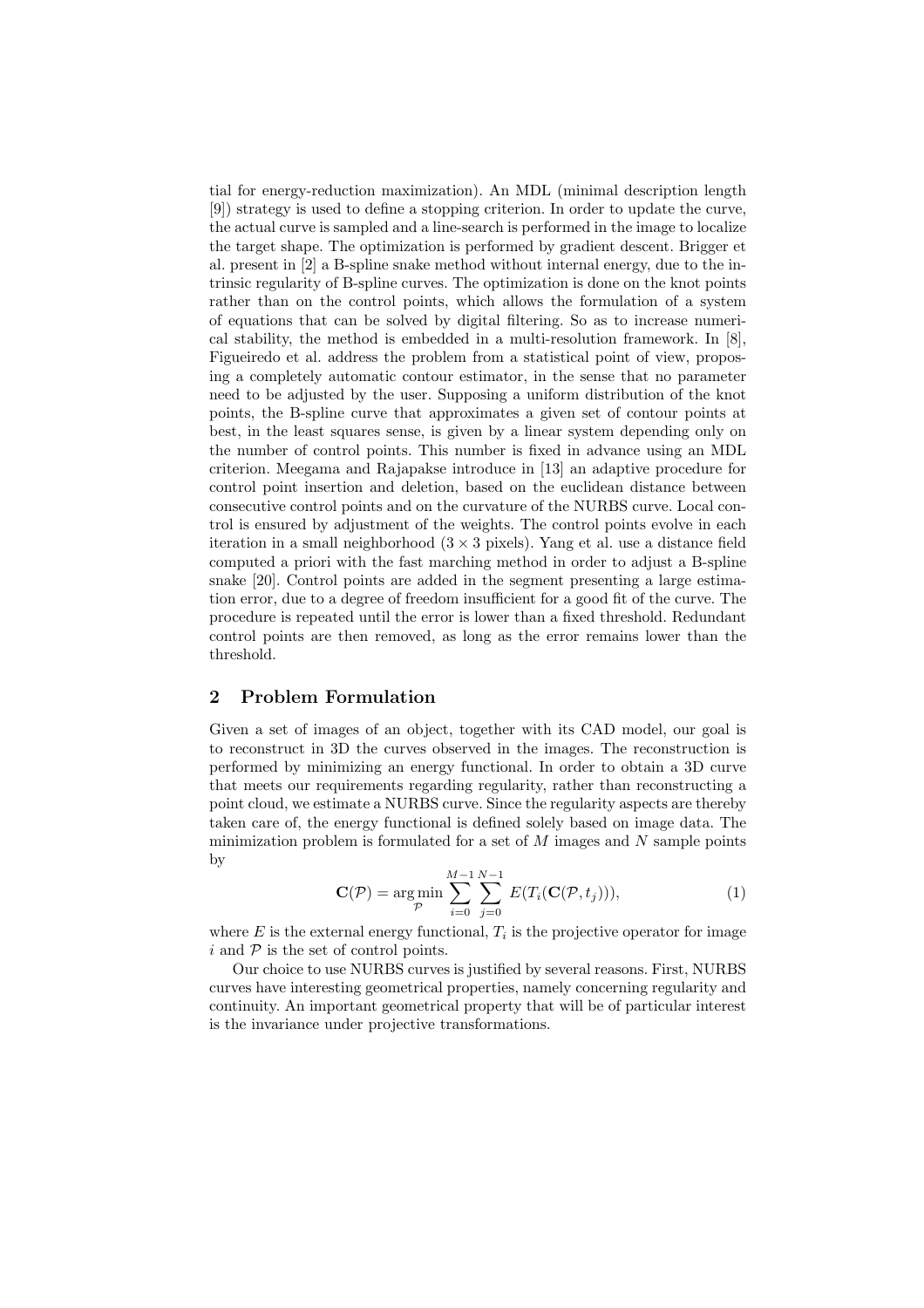### 3 Properties of NURBS curves

Let  $U = \{u_0, \dots, u_m\}$  be an increasing vector, called the knot vector. A NURBS curve is a vector valued, piecewise rational polynomial over  $U$ , defined by

$$
\mathbf{C}(t) = \sum_{i=0}^{n} \mathbf{P}_{i} R_{i,k}(t) \text{ with } R_{i,k}(t) = \frac{w_{i} B_{i,k}(t)}{\sum_{j=0}^{n} w_{j} B_{j,k}(t)},
$$
(2)

where  $P_i$  are the control points,  $B_{i,k}(t)$  the B-spline basis functions defined over  $U, w_i$  the associated weights and  $k$  the degree.

It is a common choice to take  $k = 3$ , which has proved to be a good compromise between required smoothness and the problem of oscillation, inherent to high degree polynomials. For our purposes, the parameterization of closed curves, we consider periodic knot vectors, that is, verifying  $u_{i+m} = u_i$ . Given all these parameters, the set of NURBS defined on  $U$  forms, together with the operations of point-wise addition and multiplication with a scalar, a vector space.

For details on NURBS curves and their properties, refer to [14].

### 3.1 Projective Invariance

According to the pinhole camera model, the perspective projection  $T(\cdot)$  that transforms a world point into an image point is expressed in homogeneous coordinates by means of the transformation matrix  $T_{3\times 4}$ . Using weights associated with the control points, NURBS curves have the important property of being invariant under projective transformations. Indeed, the projection of (2) remains a NURBS, defined by its projected control points and their modified weights. The curve is written

$$
\mathbf{c}(t) = T(\mathbf{C})(t) = \frac{\sum_{i=0}^{n} w'_i T(\mathbf{P}_i) B_{i,k}(t)}{\sum_{i=0}^{n} w'_i B_{i,k}(t)} = \sum_{i=0}^{n} T(\mathbf{P}_i) R'_{i,k}(t),
$$
(3)

where the  $R'_{i,k}$  are the basis functions of the projected NURBS. The new weights,  $w'_i$ , are given by

$$
w'_{i} = (T_{3,1}X_{i} + T_{3,2}Y_{i} + T_{3,3}Z_{i} + T_{3,4}) w_{i} = \mathbf{n} \cdot (\mathbf{C}_{\mathbf{O}} - \mathbf{P}_{i}) w_{i}, \tag{4}
$$

where  **is a unit vector along the optical axis and**  $**C**<sub>O</sub>$  **the optical center of the** camera.

### 3.2 Control Point Insertion

One of the fundamental geometric algorithms available for NURBS curves is the control point insertion. The key is the knot insertion, which is equivalent to adding one dimension to the vector space, consequently adapting the basis. Since the original vector space is included in the new one, there is a set of control points such that the curve remains unchanged.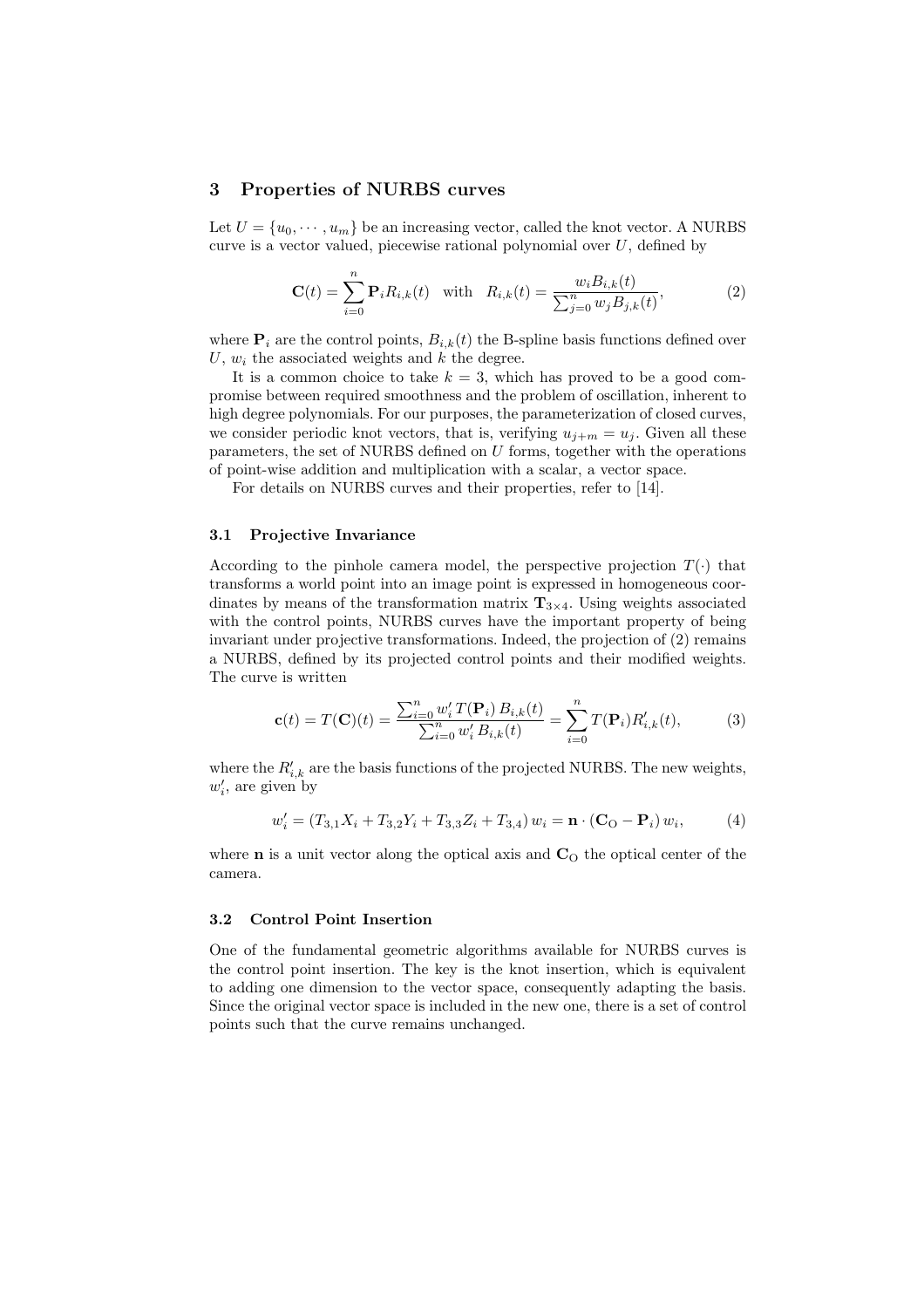Let  $\bar{u} \in [u_j, u_{j+1})$ . We insert  $\bar{u}$  in U, forming the new knot vector  $\bar{U} = {\bar{u}_0}$  $u_0, \dots, \bar{u}_j = u_j, \bar{u}_{j+1} = \bar{u}, \bar{u}_{j+2} = u_{j+1}, \dots, \bar{u}_{m+1} = u_m$ . The new control points  $\bar{P}_i$  are given by the linear system

$$
\sum_{i=0}^{n} \mathbf{P}_{i} R_{i,k}(t) = \sum_{i=0}^{n+1} \bar{\mathbf{P}}_{i} \bar{R}_{i,k}(t).
$$
 (5)

We present the solution without proof. The new control points are written [14]

$$
\bar{\mathbf{P}}_i = \alpha_i \, \mathbf{P}_i + (1 - \alpha_i) \, \mathbf{P}_{i-1},\tag{6}
$$

with

$$
\alpha_i = \begin{cases} \frac{1}{\bar{u} - u_i} & \text{if } j - k \\ \frac{u_{i+k} - u_i}{0} & \text{if } j - k + 1 \le i \le j \\ 0 & \text{if } i \ge j + 1 \end{cases} \tag{7}
$$

Note that only  $k$  new control points need to be computed, due to the local influence of splines.

# 4 Optimization

When treating NURBS curves, the regularity aspects are taken care of implicitly by the parameterization and the energy functional can be reduced to its external energy part. We will consider two forms of energy functionals, one based on the distance from the curve to the image contours and another one based on the gradient intensity. The optimization will in both cases operate on the control points of the 3D NURBS curve.

### 4.1 Distance Minimization

Using a distance formulation and the properties of NURBS curves, the minimization problem (1) is written

$$
\min_{\{\hat{\mathbf{P}}_l\}} \sum_{i=0}^{M-1} \sum_{j=0}^{N-1} \left( \mathbf{q}_{ij} - \sum_{l=0}^n T_i(\hat{\mathbf{P}}_l) R_{l,k}^{(i)}(t_j) \right)^2, \tag{8}
$$

where  $\mathbf{q}_{ij}$  is a contour point associated with the curve point of parameter  $t_j$  in image i and  $T_i$  is the projective operator for image i. The search for candidate contour points is carried out independently in the images using a method inspired by the one used by Drummond and Cipolla in [7].

Search for Image Contours We sample the NURBS curve projected in the image, to use as starting points in the search for matching contour points. A line-search is performed in order to find the new position of the curve, ideally corresponding to an edge. Our approach is based solely on the contours. Due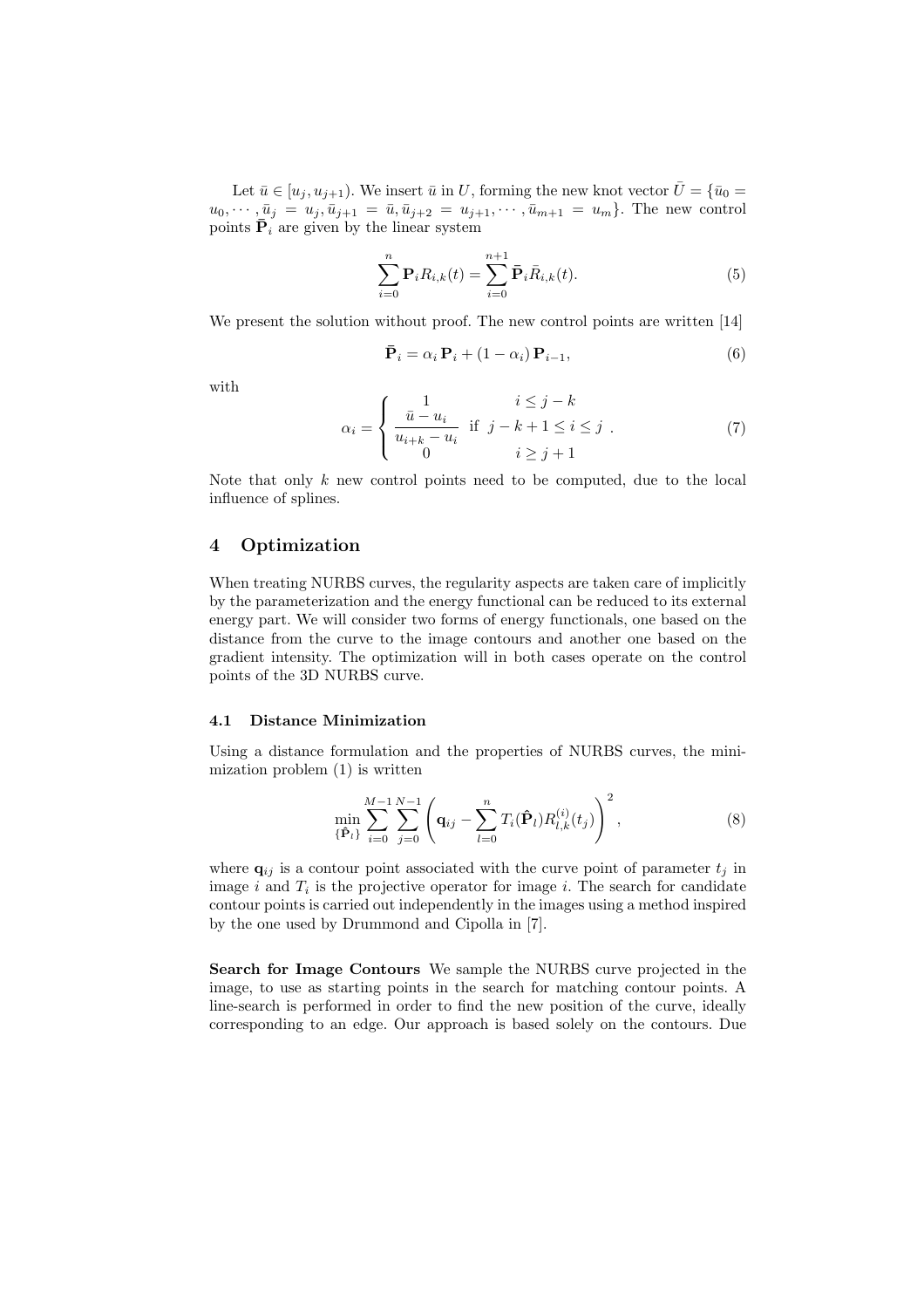to the aperture problem, the component of motion of an edge, tangent to itself, is not detectable locally and we therefore restrict the search for the new edge position to the edge normal at each sample point. As we expect the motion to be small, we define a search range (typically in the order of 20 pixels) so as to limit computational cost. In order to find the new position of a sample point, for each point belonging to the normal within the range, we evaluate the gradient and compute a weight based on the intensity and the orientation of the gradient and the distance from the sample point. The weight function  $v_j$  for a sample point  $p_i$  and the candidate point  $p_f$  will be of the form

$$
v_j(p_{\xi}) = \varphi_1(|\nabla I_{\xi}|) \cdot \varphi_2\left(\frac{\hat{n}_j \cdot \nabla I_{\xi}}{|\nabla I_{\xi}|}\right) \cdot \varphi_3(|p_j - p_{\xi}|),
$$

where  $\hat{n}_i$  is the normal of the projected curve at sample point j,  $\nabla I_{\xi}$  is the gradient at the candidate point and the  $\varphi_k$  are functions to define. The weight function will be evaluated for each candidate  $p_{\xi}$  and the point  $p'_{j}$  with the highest weight, identified by its distance from the original point  $d_j = |p_j - p'_j|$ , will be retained as the candidate for the new position of the point.

The bounded search range and the weighting of the point based on their distance from the curve yield a robust behavior, close to that of an M-estimator.

## 4.2 Gradient Energy Minimization

Using the classical energy formulation and the properties of NURBS curves, the minimization problem (1) is written

$$
\min_{\{\hat{\mathbf{P}}_l\}} \sum_{i=0}^{M-1} \sum_{j=0}^{N-1} E\left(\sum_{l=0}^n T_i(\hat{\mathbf{P}}_l) R_{l,k}^{(i)}(t_j)\right),\tag{9}
$$

where  $R_{l,k}^{(i)}$  are the basis functions for the projected NURBS curve in image  $i$ . The energy functional  $E$  can, as already mentioned, be restricted to its external part, due to the use of NURBS. A common choice is to use the gradient intensity. We will however include local information on the curve, namely its normal direction, using the intensity of the gradient projected onto the curve normal.

#### 4.3 Distance versus Gradient Energy

For comparison, we have implemented the two methods in the iterative setting that will be introduced in the following section. Both methods yielded similar results and converge after a number of iterations to an asymptotic lower limit. The 3D error with respect to the true curve is however somewhat lower for the gradient-based method. The results are given in Fig. 2. The difference is partly explained by the noise and the parallel structures perturbing the edge tracking algorithm. An example of candidate points located on a parallel image contour, due to specularities, is given in Fig. 1. Although the gradient intensity method outperforms the distance method, the distance-based cost function will prove to be useful in the iterative framework that will embed the curve optimization.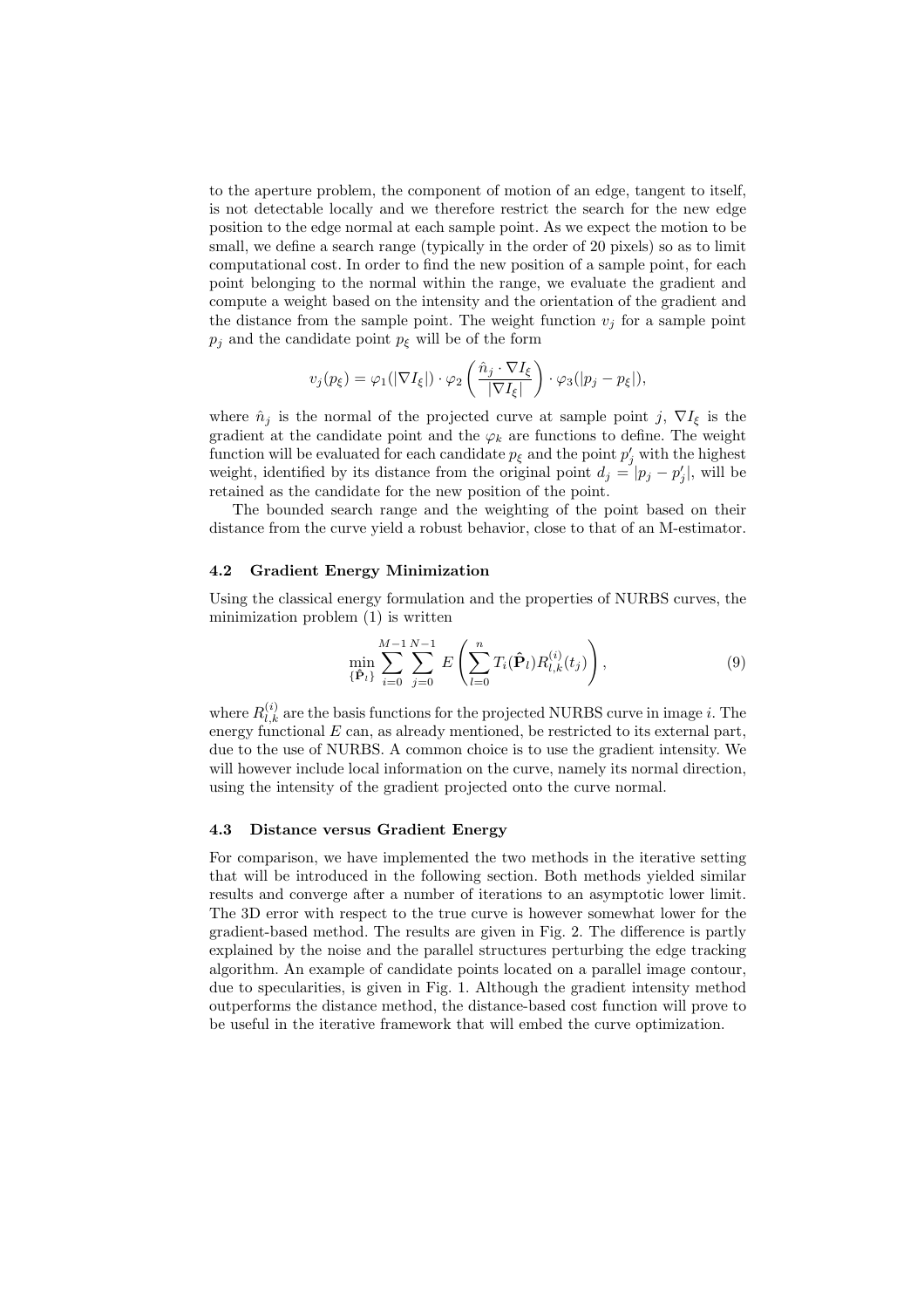

Fig. 1. Problems related to specularities and to the search for candidate points. Starting at the projection of the initial curve (in blue), some candidate points (in magenta) belong to a parasite edge.



Fig. 2. The evolution of the error, with respect to the true 3D curve, for an optimization using cost functions based on the distance to the image contours and on the gradient intensity respectively. Whereas the distance method seems to yield good results in the start, its asymptotic limit is somewhat higher than that of the gradient intensity method.

# 5 Curve Estimation

The problem has two parts. First, the optimization of the 3D NURBS curve by energy minimization on a fixed number of control points, then the control point insertion procedure. For the fixed size optimization problem, we use the nonlinear Levenberg-Marquardt minimization method. This step allows the control points to move in 3D, but does not change their number. In order to obtain an optimal reconstruction of the observed curve, we iteratively perform control point insertion. So as to avoid over-parameterization for stability reasons, the first optimization is carried out on a limited number of control points. Their number is then increased by iterative insertion, so that the estimated 3D curve fits correctly also in high curvature regions. As mentioned earlier, the insertion of a control point is done without influence on the curve and a second optimization is thus necessary in order to take advantage from the increased number of degrees of freedom.

### 5.1 Optimization on the Control Points

The first step of the optimization consists in projecting the curve in the images. Since the surface model is known, we can identify the visible parts of the curve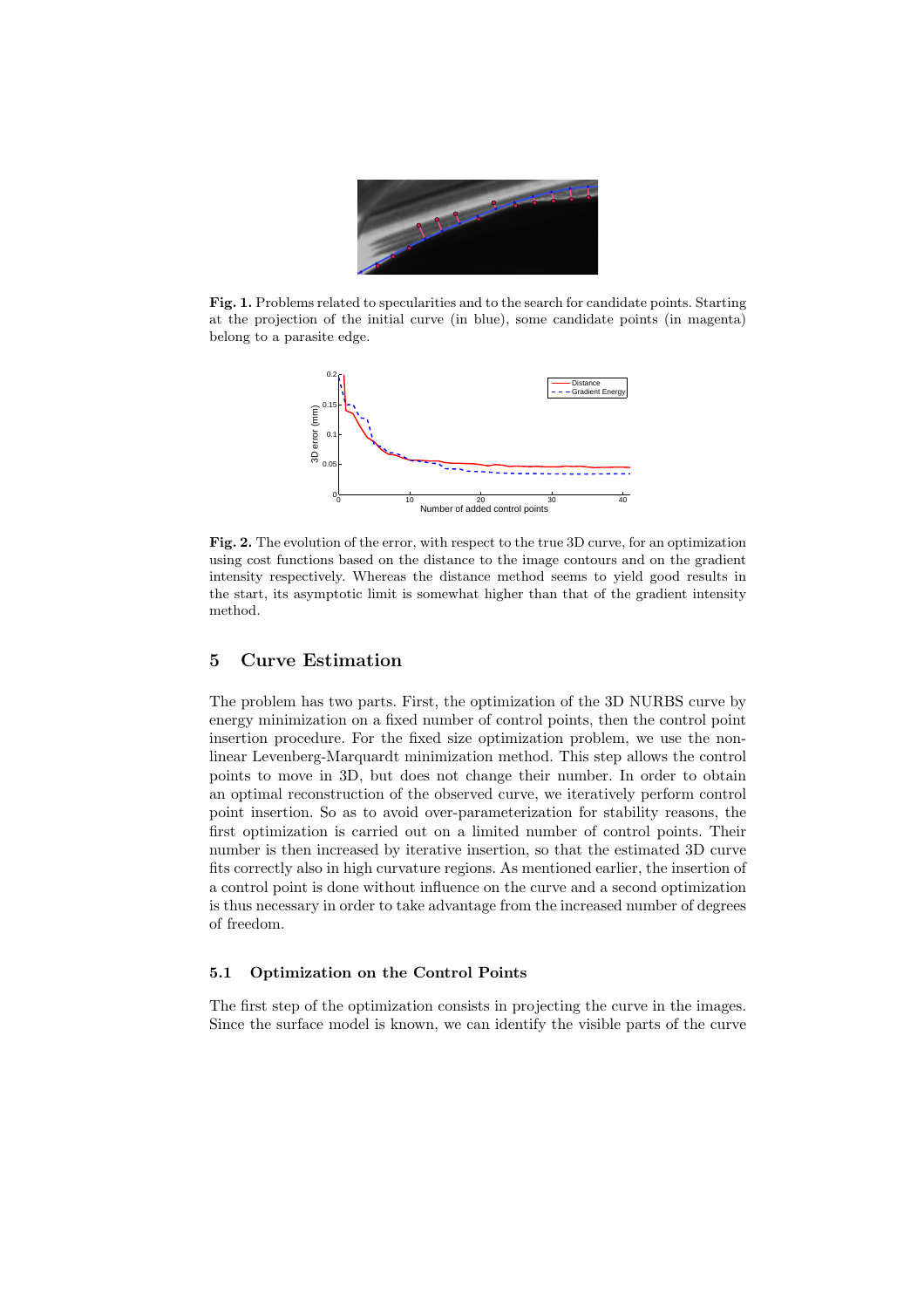

Fig. 3. Due to the use of 3D objects, auto-occlusions cause parts of the curve to be invisible from some viewpoints.

in each image and retain only the sample points corresponding to visible parts. During the iterations, to keep the same cost function, the residual error must be evaluated in the same points in each iteration. Supposing small displacements, we can consider that visible pieces will remain visible throughout the optimization. See Fig. 3 for an example of occlusions due to the 3D structure of the objects.

The optimization of (9) is done on the 3D control point coordinates, leaving the remaining parameters of the NURBS curve constant. The weights associated with the control points are modified by the projection giving 2D weights varying with the depth of each control point, according to the formula  $(4)$ , but they are not subject to the optimization.

### 5.2 Control Point Insertion

Due to the use of NURBS, we have a method to insert control points. What remains is to decide where to place them. We also need a criterion to decide when to stop the control point insertion procedure.

Position of the New Control Point Several strategies have been used. Cham and Cipolla consider in [5] the dual problem of knot insertion. They define an error energy reduction potential and propose to place the knot point so as to maximize this potential. The control point is placed using the method described earlier. In our algorithm, since every insertion is followed by an optimization that adjusts the control points, we settle for choosing the interval where to place the point. Since the exact location within the interval is not critical, the point is placed at its midpoint. Dierckx suggests in [6] to place the new point at the interval that presents the highest error. This is consistent with an interpretation of the error as the result of a lack of degrees of freedom that inhibits a good description of the curve. If, however, the error derives from other sources, this solution is not always optimal.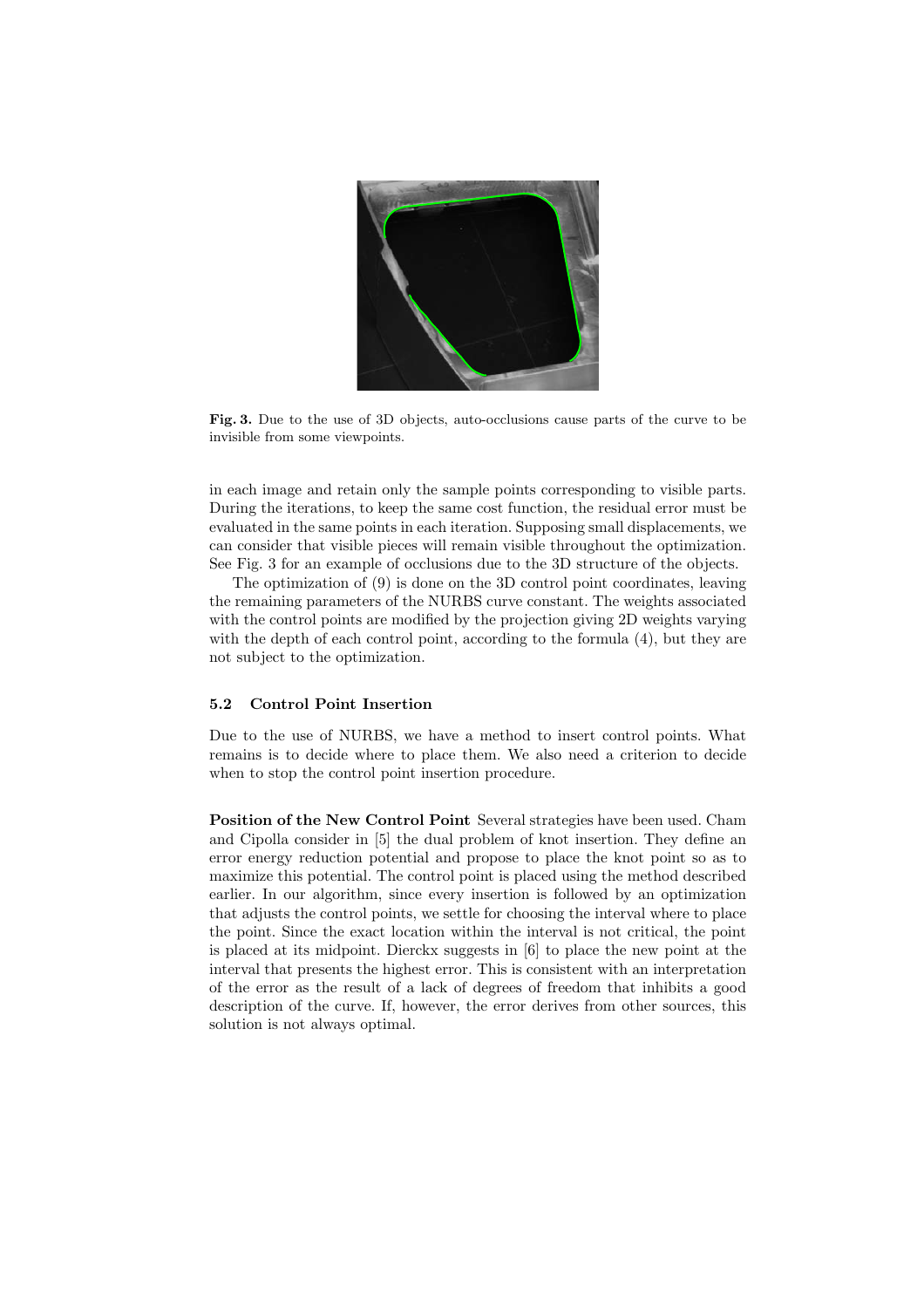In our case, a significant mean error could also indicate the presence of parasite edges or that of a parallel structure close to the target curve. We will therefore choose the interval with the highest median error, over all images. The error is defined as the distance from a sample point to its corresponding contour point in the image. The search for candidate contour points is carried out using the method described in 4.1.

Stopping Criterion One of the motives for introducing parametric curves was to avoid treating all curve points, as only the control points are modified during the optimization. If the number of control points is close to the number of samples, the benefit is limited. Too many control points could also cause numerical instabilities, due to an over-parameterization of the curve on the one hand and the size of the non-linear minimization problem on the other hand. It is thus necessary to define a criterion that decides when to stop the control point insertion.

A strategy that aims to avoid the over-parameterization is the use of statistical methods inspired by the information theory. Based in a Maximum Likelihood environment, these methods combine a term equivalent, in the case of a normal distributed errors, to the sum of squares of the residual errors with a term penalizing the model complexity. Given two estimated models, in our case differentiated by their number of control points, the one with the lowest criterion will be retained. The first criterion of this type, called AIC (Akaike Information Criterion), was introduced by Akaike in [1] and is written, in the case of normally distributed errors,

$$
AIC = 2k + n \ln \frac{RSS}{n},\tag{10}
$$

where k is the number of control points, n is the number of observations and  $RSS$ is the sum of the squared residual errors. Another criterion, based on a bayesian formalism, is the BIC (Bayesian Information Criterion) presented by Schwarz [17]. It stresses the number of data points  $n$ , so as to ensure an asymptotic consistency and is written, also in the case of normally distributed errors,

$$
BIC = 2k \ln n + n \ln \frac{RSS}{n}.
$$
\n(11)

Another family of methods uses the MDL [15] formulation, which consists in associating a cost with the quantity of information necessary to describe the curve. Different criteria follow, depending on the formulation of the estimation problem. In the iterative control point insertion procedure of Cham et Cipolla [5], the stopping criterion is defined by means of MDL. The criterion depends, on the one hand on the number of control points and on the residual errors, on the other hand on the number of samples and on the covariance.

Yet another way of choosing an appropriate model complexity is the classical method of cross-validation. The models are evaluated based on their capacity to describe the data. A subset of the data is used to define a fixed complexity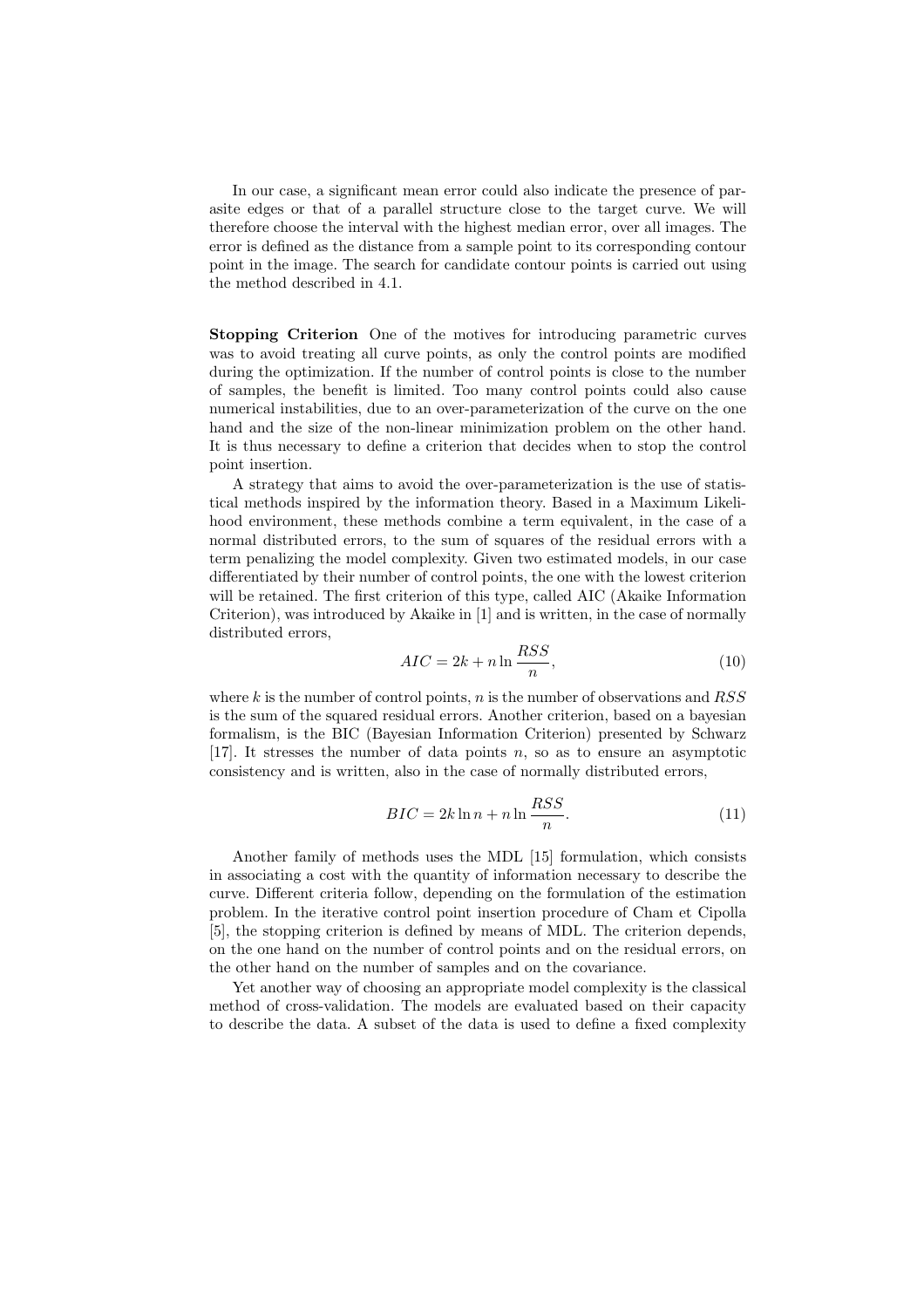model, while the rest serve to validate it. The process is repeated and a model is retained if its performance is considered good enough.

We have chosen to use the BIC, computed using the contour points found with the method presented in 4.1, for this first version of our algorithm. A more thorough study of the influence of the stopping criterion in our setting will be performed at a later stage.

#### 5.3 Algorithm

The algorithm we implemented has two layers. The optimization of a curve using a fixed complexity model is embedded in an iterative structure that aims to increase the number of control points. The non-linear optimization of the 3D curve is performed by the Levenberg-Marquardt algorithm, using a cost function based on an energy formulation. The control point insertion procedure uses a search for contour points in the images in order to compute the median as well as the RSS error of the projected curve. The mechanism of our method is outlined in Table 1.

## 6 Experimental Evaluation

### 6.1 Virtual Images

In order to validate our algorithms for image data extraction and for curve reconstruction, we have performed a number of tests on virtual images. The virtual setting also allows us to simulate deformations of the target object.

We construct a simplified model of an object, based on a single target curve. We then apply our 3D reconstruction algorithm, starting at a modified "model curve", on a set of virtual views, see Fig. 4. The image size is  $1284 \times 1002$  pixels. The starting curve has 10 control points, to which 45 new points are added. The sampling used for the computations is of 200 points. To fix the scale, note that at the mean distance from the object curve, one pixel corresponds roughly to 0.22 mm. The evaluation of the results is done by measuring the distance from a set of sampled points from the estimated curve to the target model curve. The distances from the target curve are shown in Fig. 4. We obtain the following results:

| Mean error                   | $0.0336$ mm |  |
|------------------------------|-------------|--|
| Median error                 | $0.0228$ mm |  |
| Standard deviation 0.0485 mm |             |  |

We note that the error corresponds to less than a pixel in the images, which indicates a sub-pixel image precision.

Using a series of virtual images of an object presenting a minor anomaly, we have also tested the capacity of our system to detect nonconformities, see Fig. 5. Based on 27 images and starting at the model curve, our algorithm manages to reconstruct the curve and its anomaly with a mean error of 0.0765 mm. Although the reconstruction is good, the error is concentrated around the anomaly, which is somewhat smoothed out.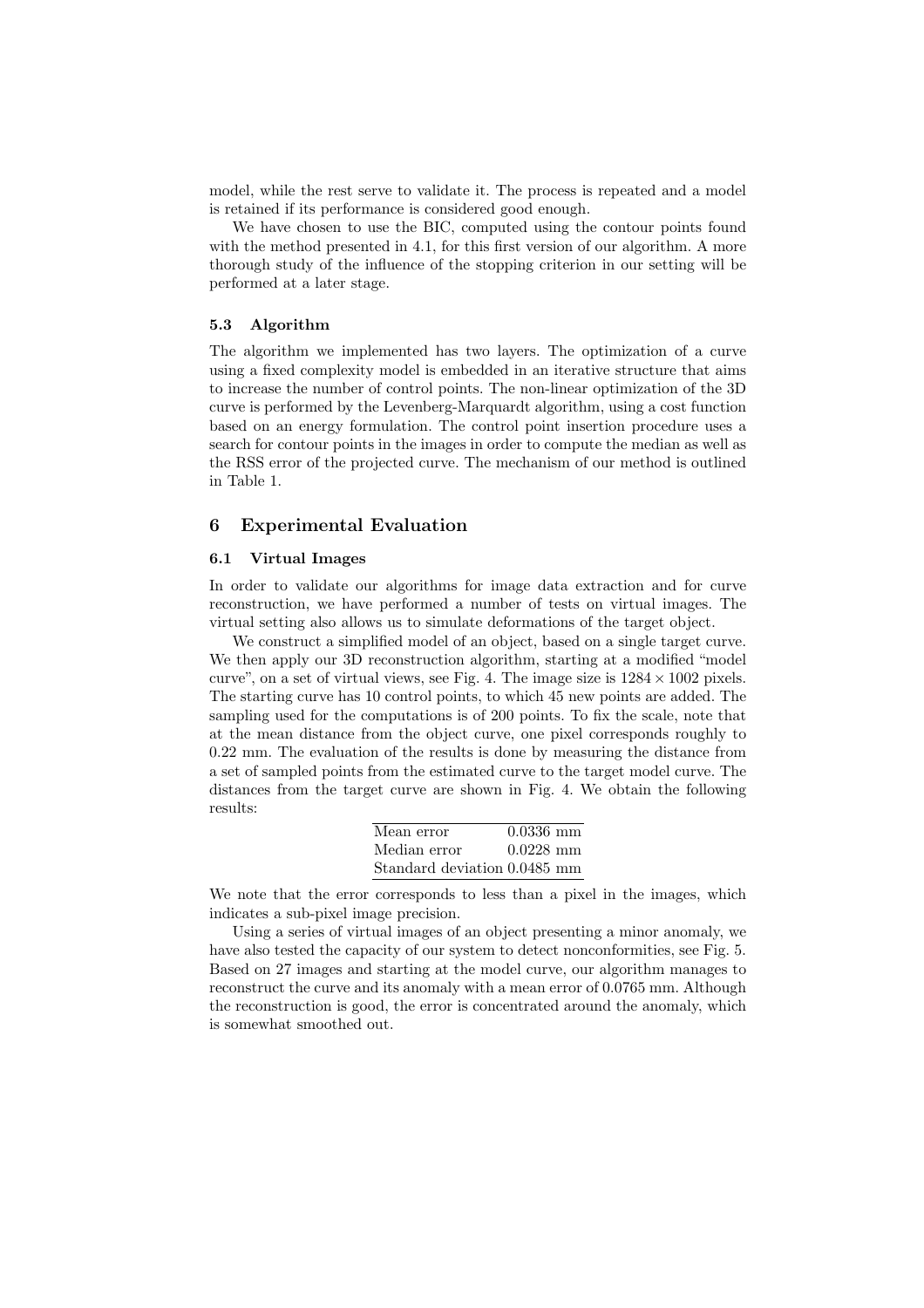

Fig. 4. Left: Some of the 32 virtual images used for the reconstruction of the central curve. Right: The distances from the sampled points from the reconstructed 3D curve to the model curve. The cloud of sample points from the estimated curve is shown together with the target curve. The starting curve is shown in black. The differences are represented by lines with length proportional to the distance between the curve and the target, using a scale factor of 20.

# 6.2 Real Images

We also consider a set of real images, see Fig. 6, with the same target curve, using the same starting "model curve" as in the virtual case. We now need to face the problem of noisy image data, multiple parallel structures and imprecision in the localization and the calibration of the views. The image size is  $1392 \times 1040$  pixels. The starting curve has 10 control points, to which 48 new points are added. The sampling used for the computations is of 200 points. At the mean distance from the object curve, one pixel corresponds roughly to 0.28 mm. The distances from the target curve are shown in Fig. 6. We obtain the following results:

| Mean error                  | $0.137$ mm |  |
|-----------------------------|------------|--|
| Median error                | $0.125$ mm |  |
| Standard deviation 0.074 mm |            |  |

Even if the errors are higher than in the case of virtual images, we note that they still correspond to less than a pixel in the images. The difference is explained by the noise and to some extent by specularities, causing parallel structures perturbing the minimization algorithm, see Fig. 7(b).

The evolution of the control points is demonstrated in Fig. 7(a), where the set of initial control points is shown, together with the final curve and its control points. As expected, the control points inserted are concentrated in the regions of high curvature, such as the corners.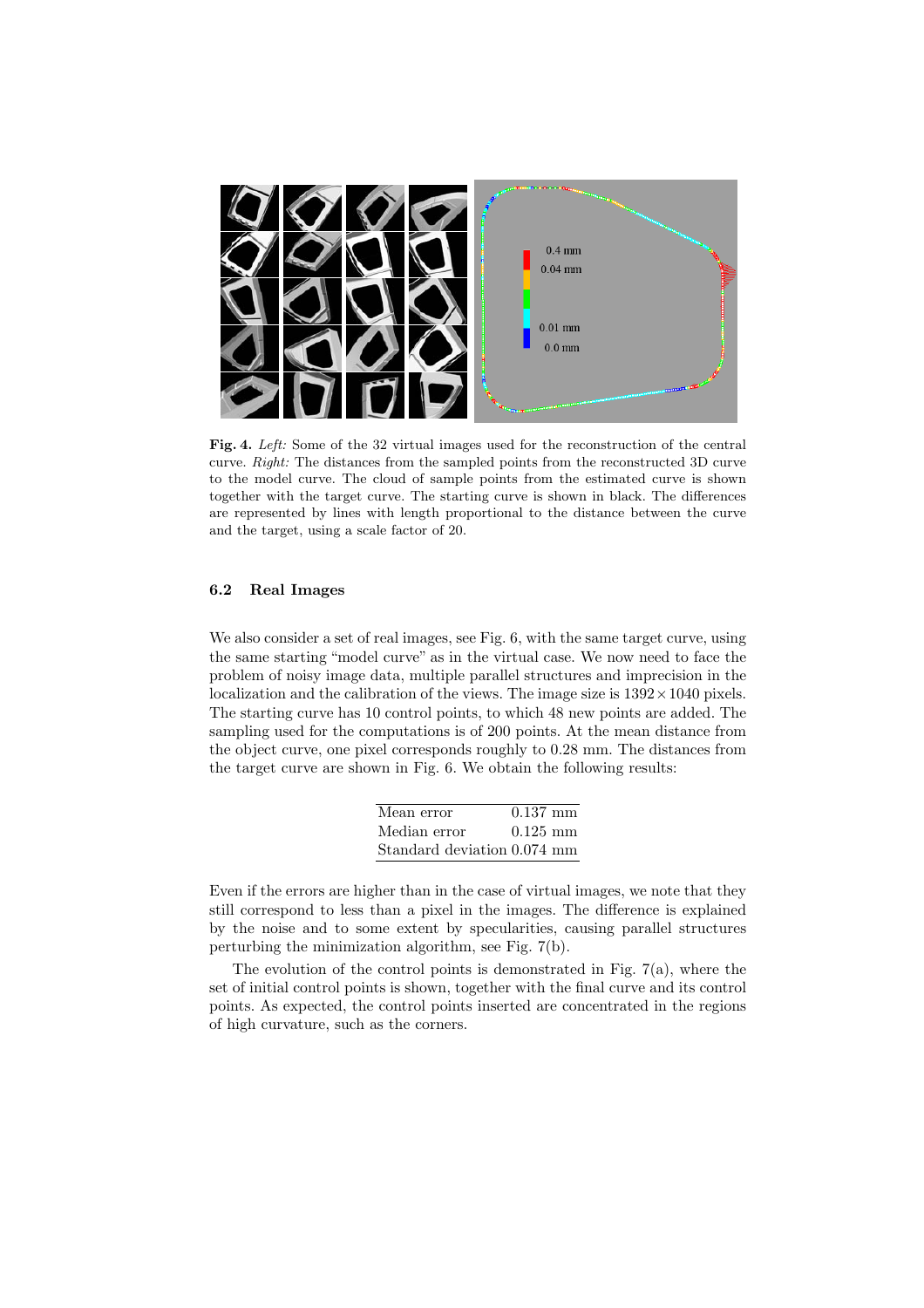

Fig. 5. Reconstruction of a nonconformity based on a series of virtual images of an object with an anomaly. The object is shown in (a) with the anomaly marked in red, with a close-up in (b). The result of the reconstruction around the anomaly is shown in (c), with the original curve in green, the anomaly in red and the reconstructed points in black.

# 7 Conclusions

We have presented an adaptive 3D reconstruction method using parametric curves, limiting the degrees of freedom of the problem. An algorithm for 3D reconstruction of curves using a fixed complexity model is embedded in an iterative framework, allowing an enhanced approximation by control point insertion. The optimization of the curve with respect to the control points is performed by means of a minimization of an gradient-based energy functional, whereas the insertion procedure is based on the distance from the curve to the observed image contours. An experimental evaluation of the method, using virtual as well as real images, has let us validate its performance in some simple, nevertheless realistic, cases with specular objects subject to occlusions and noise.

Future work will be devoted to the integration of knowledge of the CAD model in the image based edge tracking. Considering the expected neighborhood of a sample point, the problem of parasite contours should be controlled and has limited impact on the obtained precision.

We also plan to do a deeper study around the stopping criterion used in the control point insertion process, using cross-validation.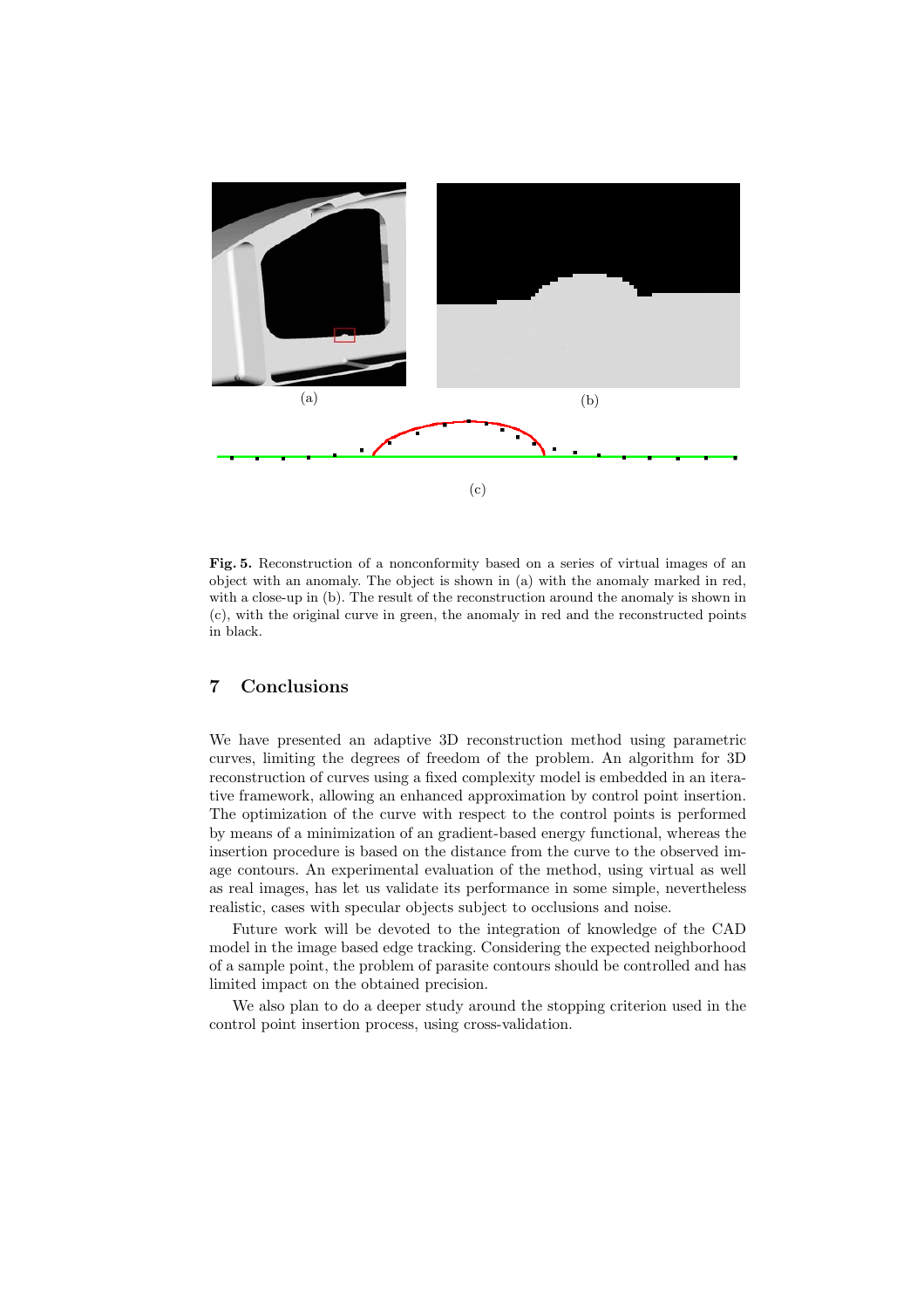

Fig. 6. Left: Some of the 36 real images used for the reconstruction of the curve describing the central hole. Right: The distances from the sampled points from the reconstructed 3D curve to the model curve. The differences are represented by lines with length proportional to the distance between the curve and the target, using a scale factor of 20.

# References

- 1. H. Akaike. A new look at the statistical model identification. IEEE Transactions on Automated Control, 19(6):716–723, 1974.
- 2. P. Brigger, J. Hoeg, and M. Unser. B-spline snakes: A flexible tool for parametric contour detection. IEEE Trans. on Image Processing, 9(9):1484–1496, July 2000.
- 3. C. Canero, P. Radeva, R. Toledo, J.J. Villanueva, and J. Mauri. 3D curve reconstruction by biplane snakes. In 15th International Conference on Pattern Recognition (ICPR'00), volume 4, pages 563–566, 2000.
- 4. T.-J. Cham and R. Cipolla. Stereo coupled active contours. In Conference on Computer Vision and Pattern Recognition, pages 1094–1099. IEEE Computer Society, 1997.
- 5. T.-J. Cham and R. Cipolla. Automated B-spline curve representation incorporating MDL and error-minimizing control point insertion strategies. IEEE Transactions on Pattern Analysis and Machine Intelligence, 21(1):49–53, January 1999.
- 6. P. Dierckx. Curve and Surface Fitting with Splines. Oxford University Press, Inc., New York, NY, USA, 1993.
- 7. T. Drummond and R. Cipolla. Real-time visual tracking of complex structures. IEEE Transactions on Pattern Analysis and Machine Intelligence, 7:932–946, 2002.
- 8. M. Figueiredo, J. Leitão, and A.K. Jain. Unsupervised contour representation and estimation using B-splines and a minimum description length criterion. IEEE Transactions on Image Processing, 9(6):1075–1087, June 2000.
- 9. M. H. Hansen and B. Yu. Model selection and the principle of minimum description length. Journal of the American Statistical Association, 96(454):746–774, 2001.
- 10. F. Kahl and J. August. Multiview reconstruction of space curves. In 9th International Conference on Computer Vision, volume 2, pages 1017–1024, 2003.
- 11. M. Kass, A. Witkin, and D. Terzopoulos. Snakes: Active contour models. International Journal of Computer Vision, 4(1):321–331, 1987.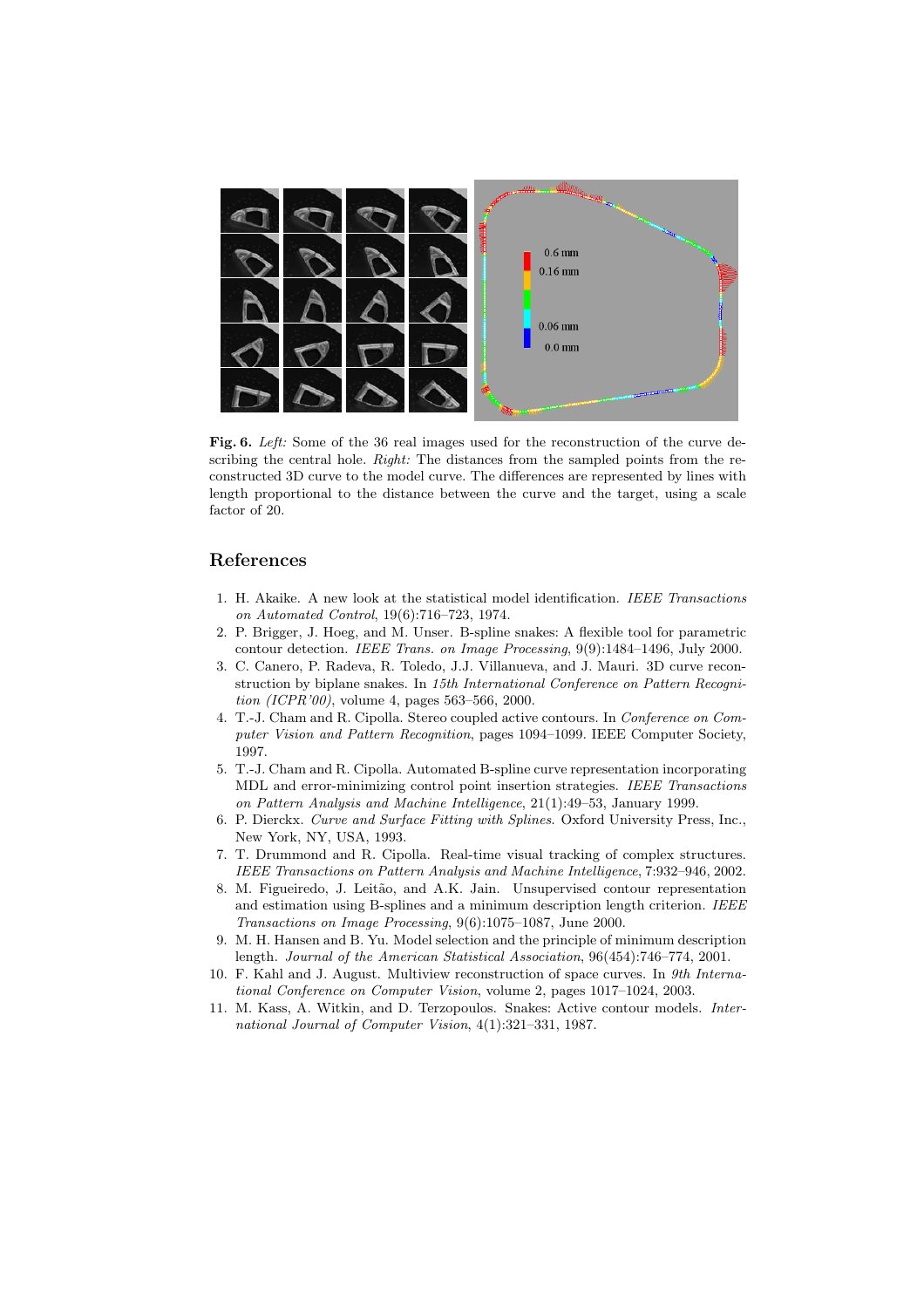

Fig. 7. (a) Evolution of the control points. In red the 10 initial control points, in green the 30 control points after optimization and in blue the final curve. (b) A detail, showing the curve between two similar contours, the parallel model curve to the lower left and a false edge caused by specularities to the upper right. Thanks to the multi-view setting, the reconstructed curve corresponds to the true 3D curve.

- 12. H. Martinsson, F. Gaspard, A. Bartoli, and J-M. Lavest. Reconstruction of 3d curves for quality control. In 15th Scandinavian Conference on Image Analysis, 2007 (to appear).
- 13. R.G.N. Meegama and J. C. Rajapakse. NURBS snakes. Image and Vision Computing, 21:551–562, 2003.
- 14. L. Piegl and W. Tiller. The NURBS book. Monographs in visual communication. Springer Verlag, 2nd edition, 1997.
- 15. J. Rissanen. Modeling by shortest data description. Automatica, 14:465–471, 1978.
- 16. C. Sbert and A.F. Solé. Stereo reconstruction of 3d curves. In 15th International Conference on Pattern Recognition (ICPR'00), volume 1, 2000.
- 17. G. Schwarz. Estimating the dimension of a model. Ann. of Stat., 6:461–464, 1978.
- 18. M. Siddiqui and S. Sclaroff. Surface reconstruction from multiple views using rational B-splines and knot insertion. In First International Symposium on 3D Data Processing Visualization and Transmission, pages 372–378, 2002.
- 19. Y.J. Xiao and Y.F. Li. Stereo vision based on perspective invariance of NURBS curves. In IEEE International Conference on Mechatronics and Machine Vision in Practice, volume 2, pages 51–56, 2001.
- 20. H. Yang, W. Wang, and J. Sun. Control point adjustment for B-spline curve approximation. Computer-Aided Design, 36:639–652, 2004.